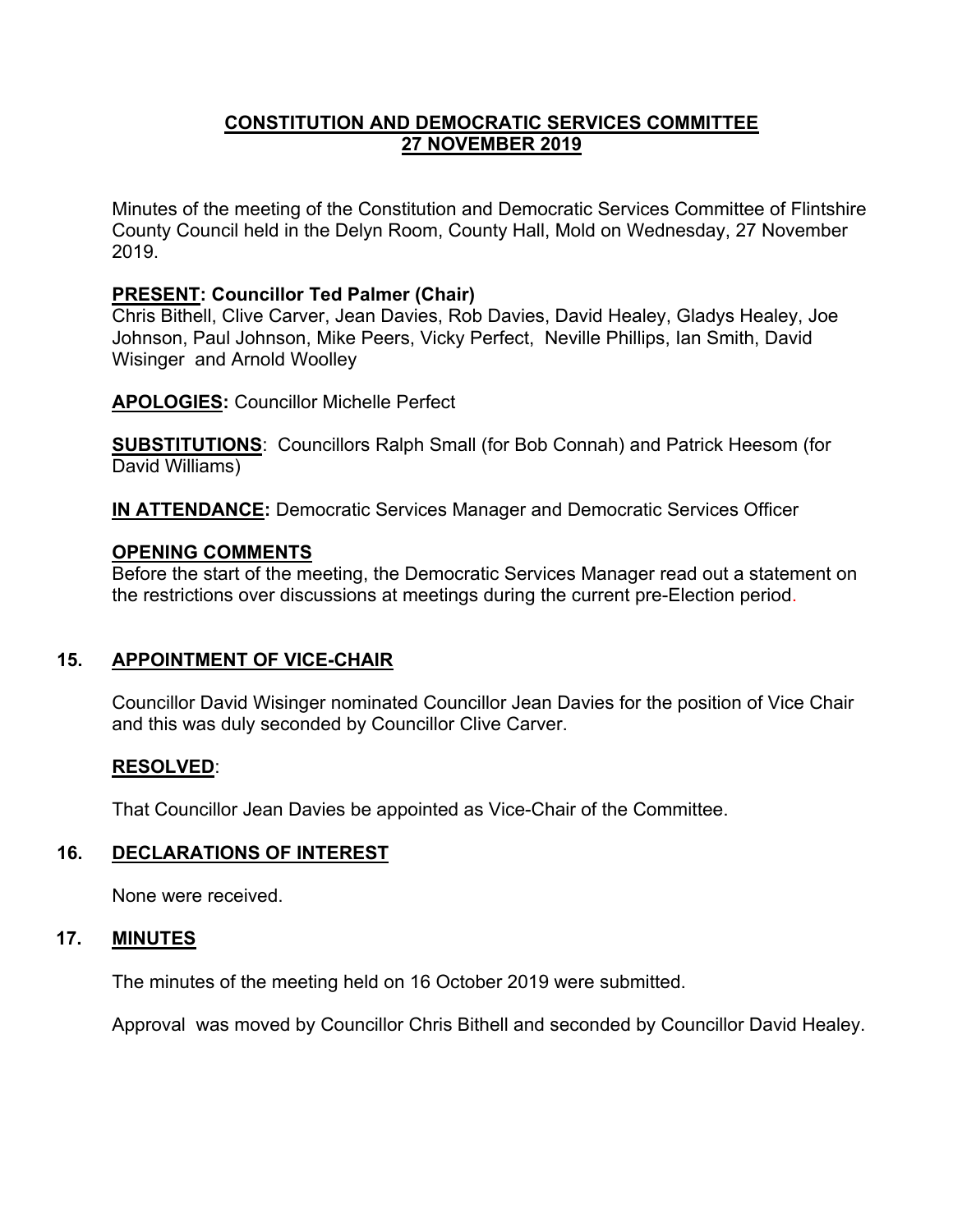#### **RESOLVED:**

That the minutes be approved as a correct record and signed by the Chair.

## **18. INDEPENDENT REMUNERATION PANEL FOR WALES (IRPW) ANNUAL REPORT FOR 2020/21**

The Democratic Services Manager introduced a report on the Independent Remuneration Panel for Wales (IRPW) Annual Report for 2020/21, which determines payment to elected and co-opted members for the next year. He provided background information and said the IRPW had sent the draft Annual Report to County Councils on 15 October, requesting comments to be made by 10 December 2019. The IRPW was required to take into account the representations which it received on the draft before issuing its final version of the report in February 2020.

In presenting the report, the Democratic Services Manager advised that for 2020/21 the IRPW had made 51 Determinations, 18 of which were directly relevant to Flintshire County Council. He advised that the IPPW had proposed that the basic salary in 2020/21 for elected members of principal councils be increased by £350 to £14,218 with effect from 1 April 2020. To put this in context the IRPW, had carried out analysis of basic members' salaries and made the point that 'backbench council members' salaries had fallen significantly behind inflation. He reported that no changes, other than the increase in basic salary, were proposed for senior or civic salaries. Political group leaders and deputies had been consulted on the report at a meeting held on 22 November 2019.

Councillor Mike Peers provided feedback on the meeting of Group Leaders on 22 November and said the recommendation arising from consideration of the IRPW report was that it be noted. He therefore proposed that the Committee noted the determinations made by the IRPW in their draft Annual Report for 2020/21.

Councillor Peers drew attention to page 17, section 6, of the agenda, which referred to the provision in the framework to reimburse members for the costs of care. The Democratic Services Manager explained that Councils were not required to disclose the recipients of the cost of care and had the facility to aggregate the costs. He said that the Authority had adopted this provision as good practice for a number of years, however, the IRPW had placed renewed emphasis on Councils adopting this element of the framework so that members were not financially disadvantaged.

The Democratic Services Manager explained that the IRPW proposed that the increases in salary would come into effect from 1 April 2020, however, it was suggested that the Committee consider whether it would be more practical for increases in all Member payments to take effect from the Authority's annual meeting rather than the start of the financial year. He said this would also address the issue of any change to Members' positions which took place following the Annual Meeting.

Councillor Chris Bithell spoke of the changing and increasing role and responsibilities of Elected Members and Cabinet Members and said it was only fair that Members were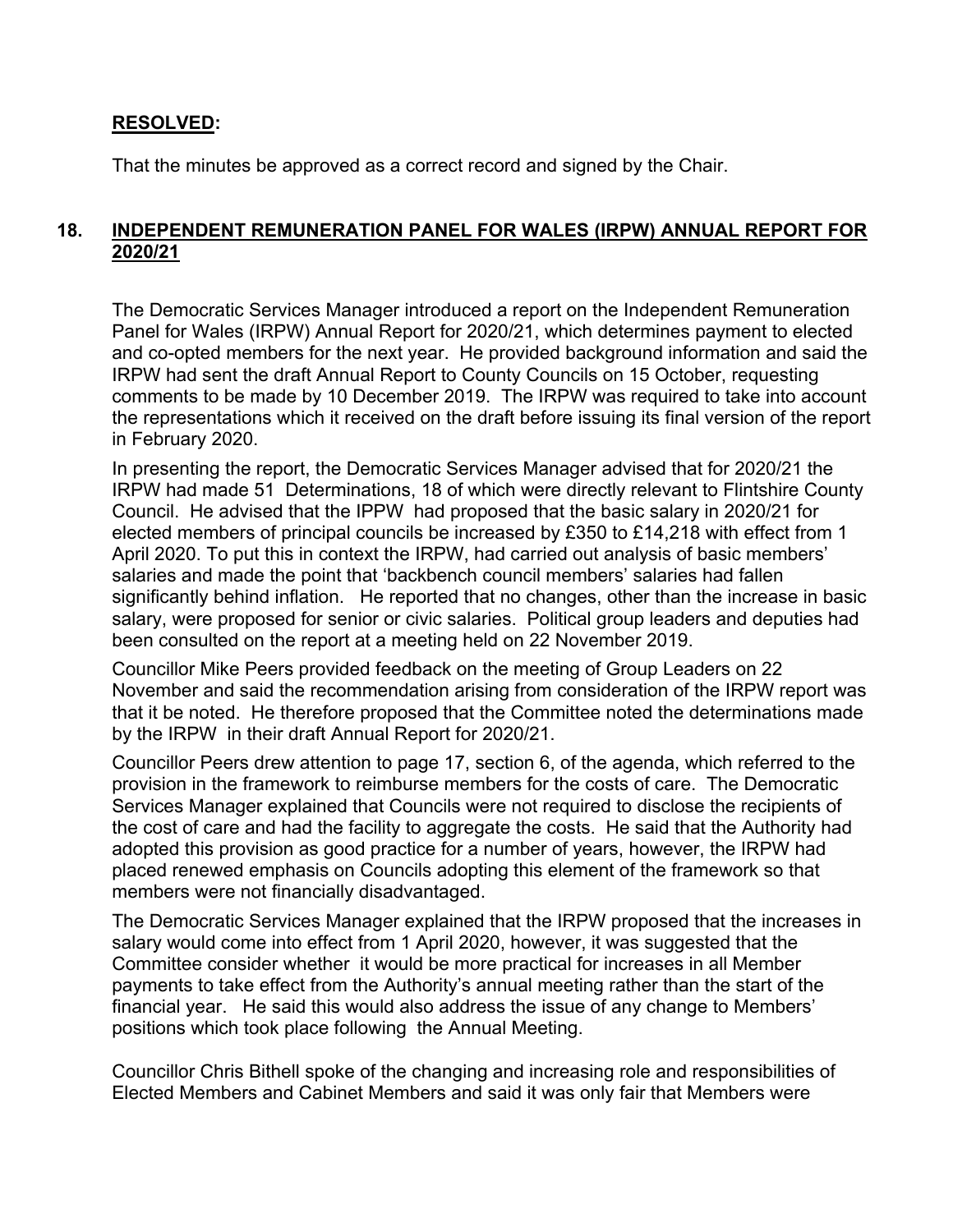appropriately remunerated for their work. He referred to attendance at meetings and commented that whilst attendance at most meetings of the Council were recorded there was a significant number of additional meetings attended by Elected Members as part of their duties which were not, citing meetings of outside organisations and bodies as examples. He emphasised the need to raise public awareness of the demands of the 'job' and the unsocial hours worked.

The Democratic Service Manager acknowledged the points made by Councillor Bithell. He advised that attendance at workshops and training events provided by the Council were now recorded on the Council's systems, however, the Council was not able to record attendance at the other additional meetings/events attended by Elected Members. He urged Members to take advantage of the facility to produce an Annual Report in which each Member could identify all their activities and duties.

Councillor Chris Bithell commented on the potential for job-sharing and asked if this could be developed by the Council. He also sought clarification around payments for Elected Members during sickness or family absence. The Democratic Services Manager advised that payments were made at local discretion.

Councillor Arnold Woolley reiterated the comments expressed by Councillor Bithell around the recording of attendance at meetings other than Council meetings and commented on the additional workload as a result of membership of external organisations and bodies.

Councillor Paul Johnson asked if the Annual Reports produced by individual Members could be included on the Authority's website as a link in the information provided on the 'Your Councillor' page.

Councillor Chris Bithell referred to page 30 of the report regarding payments to Civic Heads and Deputies. The Democratic Services Manager provided background information around the IRPW payment levels for Civic Heads and Deputies and responded to the further questions and comments raised. He also explained that there was a small budget available to cover the cost of transport and other small sundry expenses incurred by the Chair and Vice-Chair of the Authority.

The recommendations were moved by Councillor Mike Peers and seconded by Councillor David Healey.

#### **RESOLVED**:

That the Independent Remuneration Panel for Wales be informed:

(a) That the Committee notes the determinations made by the Independent Remuneration Panel for Wales in their draft Annual Report for 2020/21;